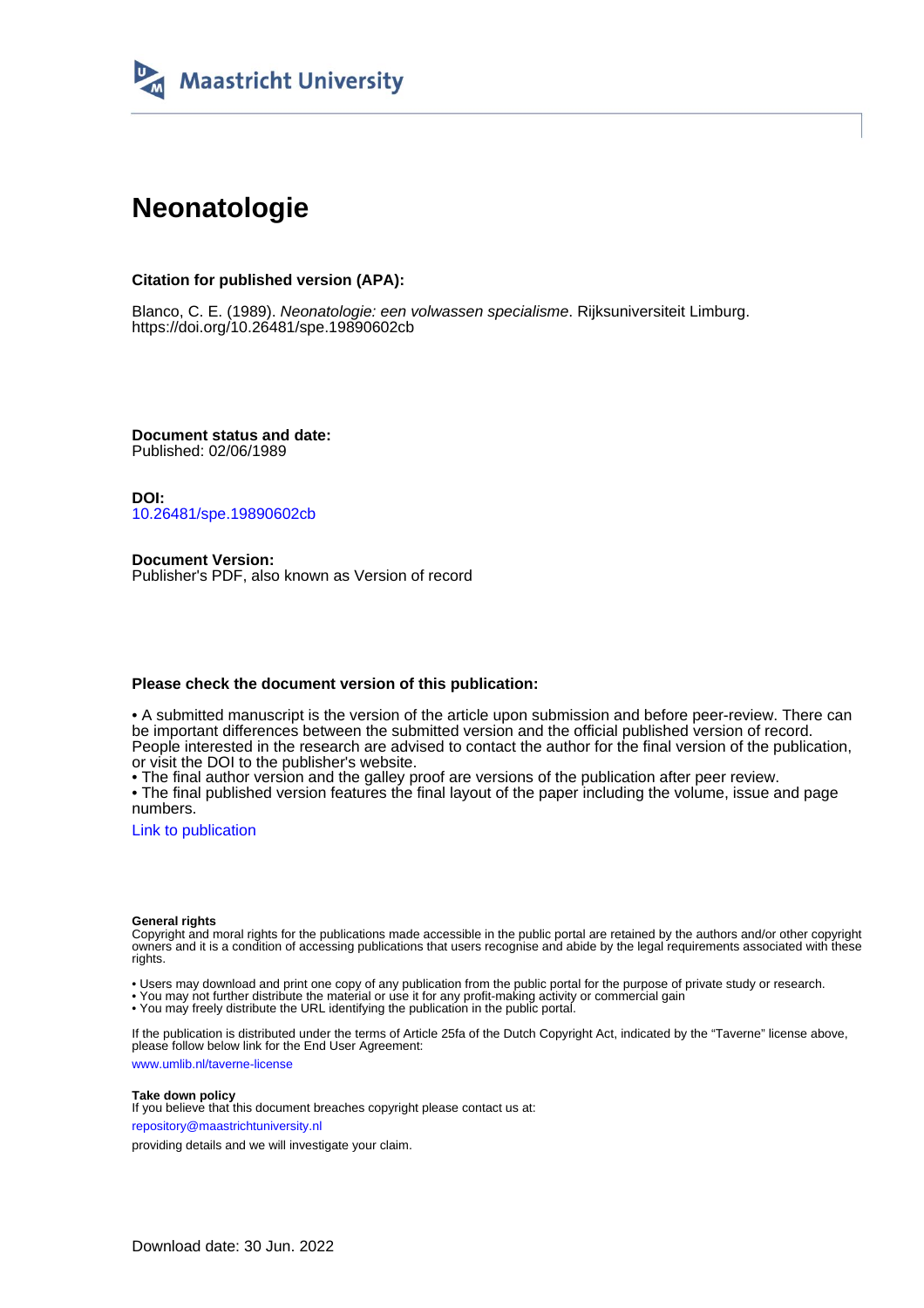Neonatologie: een volwassen specialisme

Rede uitgesproken bij de aanvaarding van het ambt hoogleraar in de kindergeneeskunde om onderwijs te geven in de neonatologie aan de Rijksuniversiteit Limburg op vrijdag 2 juni 1989

Prof. Dr. C.E. Blanco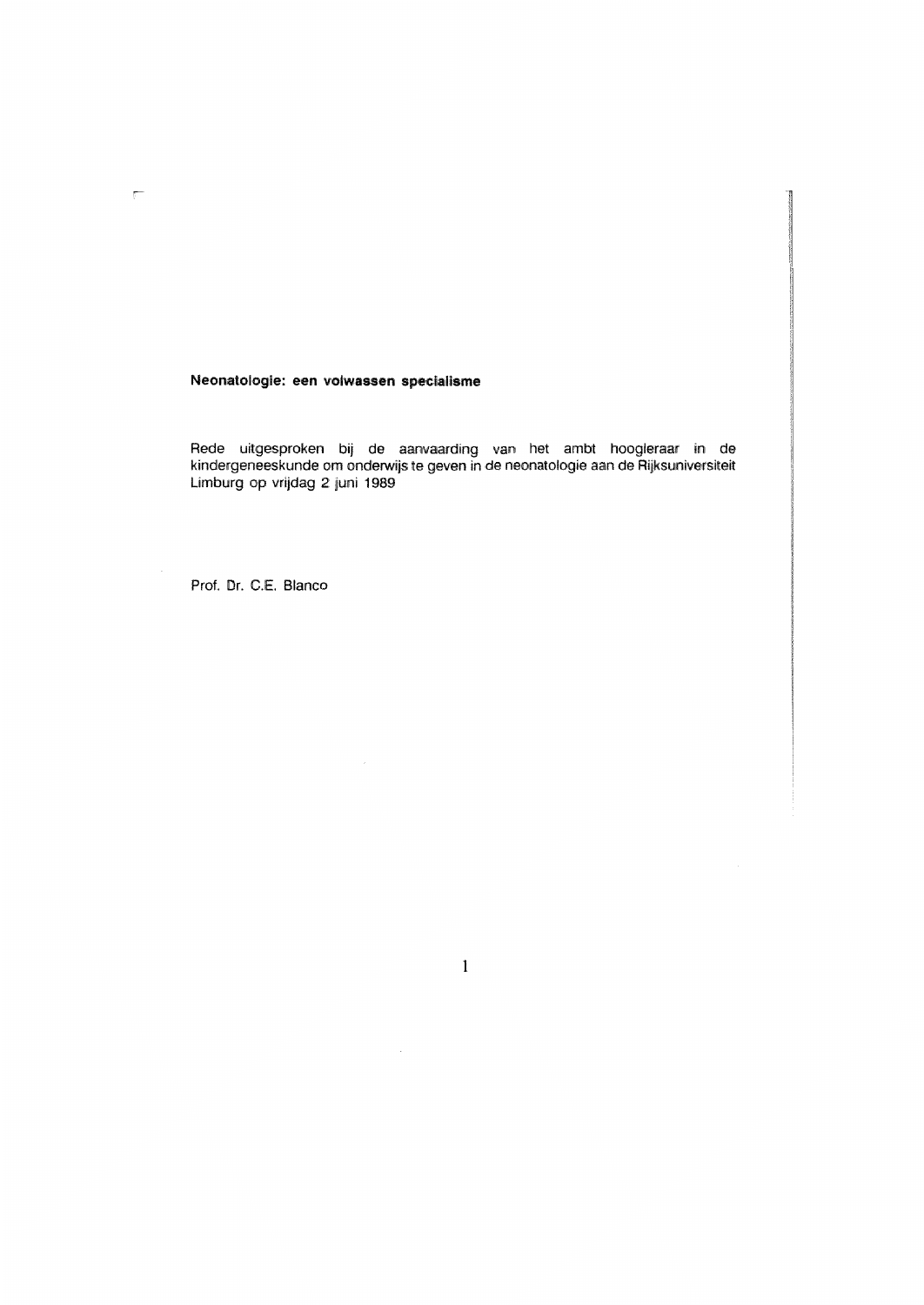Mijnheer de Rector Magnificus,

Dames en Heren Leden van het Universiteitsbestuur.

Dames en Heren Leden van de Universiteitsraad.

Dames en Heren Hoogleraren, Docenten en Leden van de Wetenschappelijke staf.

Dames en Heren Leden van Bestuur en Directie van het Academisch Ziekenhuis.

Dames en Heren Leden van de Technische en Administratieve Staf.

Dames en Heren Studenten.

en voorts Gij allen, die door Uw aanwezigheid van Uw belangstelling blijk geeft,

Zeer gewaardeerde toehoorders.

Omdat de kindersterfte vlak na de geboorte het hoogst is, worden pasgeborenen altijd al met een speciale zorg omringd. Een toenemend inzicht in de ontstaanswijze en verspreiding van infectieziekten, de daarbij behorende veranderingen in de obstetrische zorg, de nieuwe ontwikkelingen in de geneeskunde maar ook de geboorte van de neonatologie als onafhankelijk specialisme hebben dit sterftecijfer fors doen dalen. Terwijl vroeger de pasgeborene hoofdzakelijk beschouwd werd als onderdeel - als resultante - van de baring, plaatste de neonatologie dit kind als individuele patiënt in het centrum van zorg en studie.

Sindsdien is het begrip in en de behandeling van de pasgeboren patiënt drastisch veranderd waardoor we nu vaak in staat zijn de natuur uit te dagen.

Neonatologie is de kunst en de kunde van het onderzoek en de behandeling van pasgeborenen en neonatologen zijn artsen die zich daarop toeleggen. Dit nieuwe specialisme is logischerwijs ontstaan uit de kindergeneeskunde maar vraagt na een afgeronde opleiding tot kinderarts nog een extra training van twee jaar.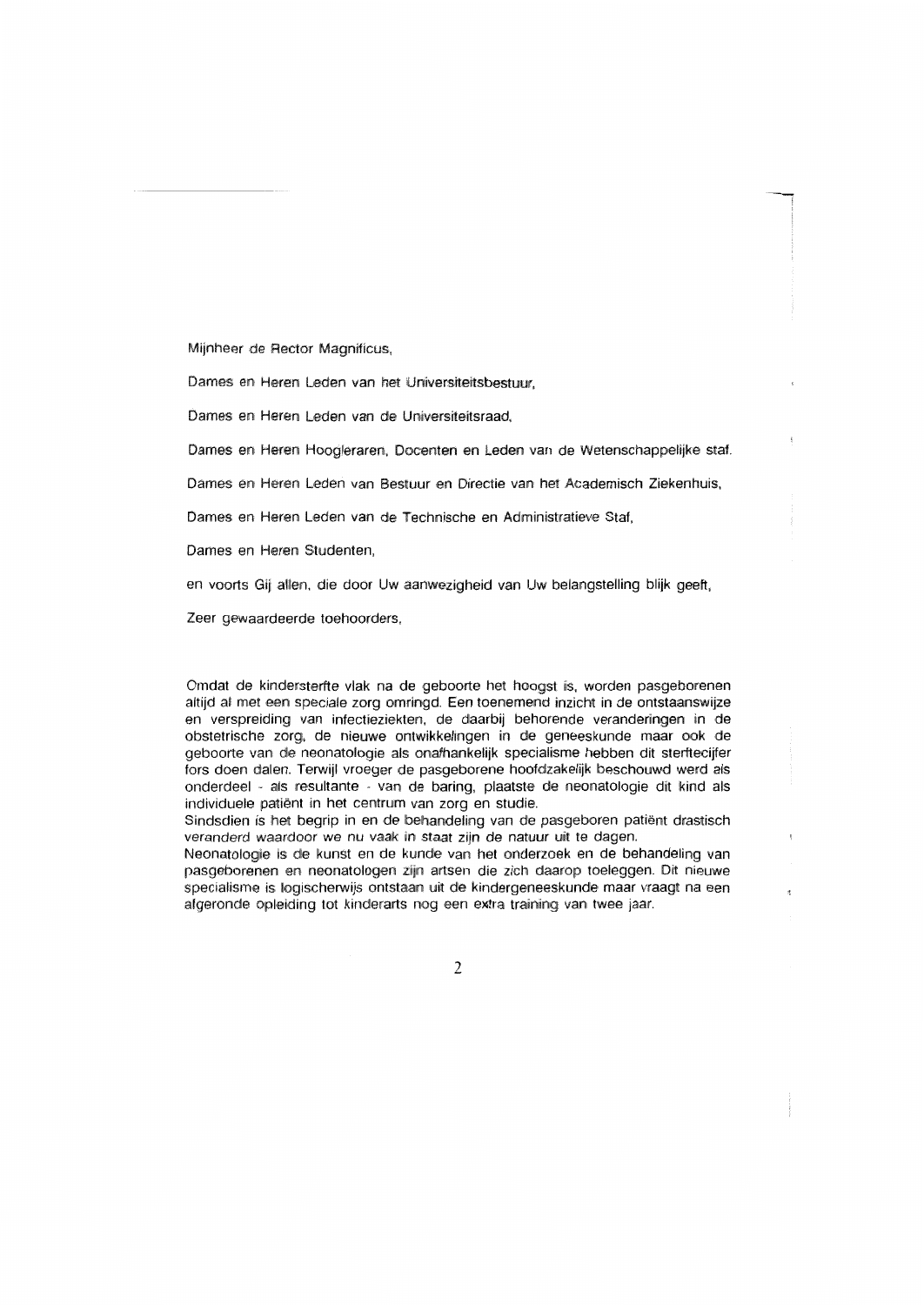Onder de neonatale periode verstaan wij de eerste 4 weken na de geboorte. In die levensfase is de kans op overlijden het grootst en van die periode zijn de eerste 24 levensuren weer het meest risicovol. Dit komt omdat deze periode in feite een voortzetting is van de foetale groei en ontwikkeling. Gebeurtenissen tijdens de zwangerschap, de baring en in de direkt post-natale periode hebben een belangrijke invloed op de gezondheidstoestand van de foetus en/of de neonaat.

Sociale, economische en culturele invloeden worden gesuperponeerd op genetische, metabole en fysiologische intrauteriene en extrauteriene omgevingseffecten. De hoge incidentie van ziekte tijdens de perinatale periode en de excessieve neonatale en perinatale mortaliteit maken het van groot belang ziekte bij foetus en neonaat snel te herkennen. Ook moet de morbiditeit verminderd worden, met name van die aandoeningen die later invaliditeit tot gevolg hebben, zoals bijv, mentale retardatie.

Het wordt steeds duidelijker dat vroegtijdige herkenning van foetale nood met een daaraan aangepast obstetrisch en neonatologisch beleid waarbij zo nodig gebruik wordt gemaakt van speciale neonatale intensive care de perinatale en neonatale sterfteciifers kan verminderen evenals de incidentie van invaliderende aandoeningen die in deze periode nog wel eens kunnen ontstaan. Daarbij moet vooral gedacht worden aan spasticiteit, mentale retardatie, sensorische en cognitieve handicaps, maar ook bijvoorbeeld aan een verminderd vermogen zich succesvol sociaal, psychologisch en fysiek aan te passen aan een toenemend complexe omgeving. Er komen bovendien steeds meer aanwijzingen dat belangrijke voorlopers van bepaalde ziekten die vooral op volwassen leeftijd voorkomen, zoals het coronair lijden, chronische nier- en leveraandoeningen en obesitas al in een vroeg stadium van de ontwikkeling aanwezig zijn en wel op een moment dat er nog gelegenheid is voor preventie. Een hoge foetale en neonatale mortaliteit kunnen leiden tot slechte sociaal-economische omstandigheden, ontwikkelingsdeficiënties en daaraan gerelateerde sociale factoren. Bovendien blijkt in bepaalde gebieden van de wereld deze hoge perinatale mortaliteit gepaard te gaan met een lage mortaliteit op hogere leeftijd, hetgeen suggereert dat een gebrek aan adeguate gezondheidszorgvoorzieningen voor zwangeren en neonaten de belangrijkste verantwoordelijke is voor dit hoge perinatale sterftecijfer. Er blijkt ook een duidelijke relatie tussen het inflatiepercentage in dat land en de perinatale en kindersterite. Hoe hoger de inflatie, hoe hoger de mortaliteit.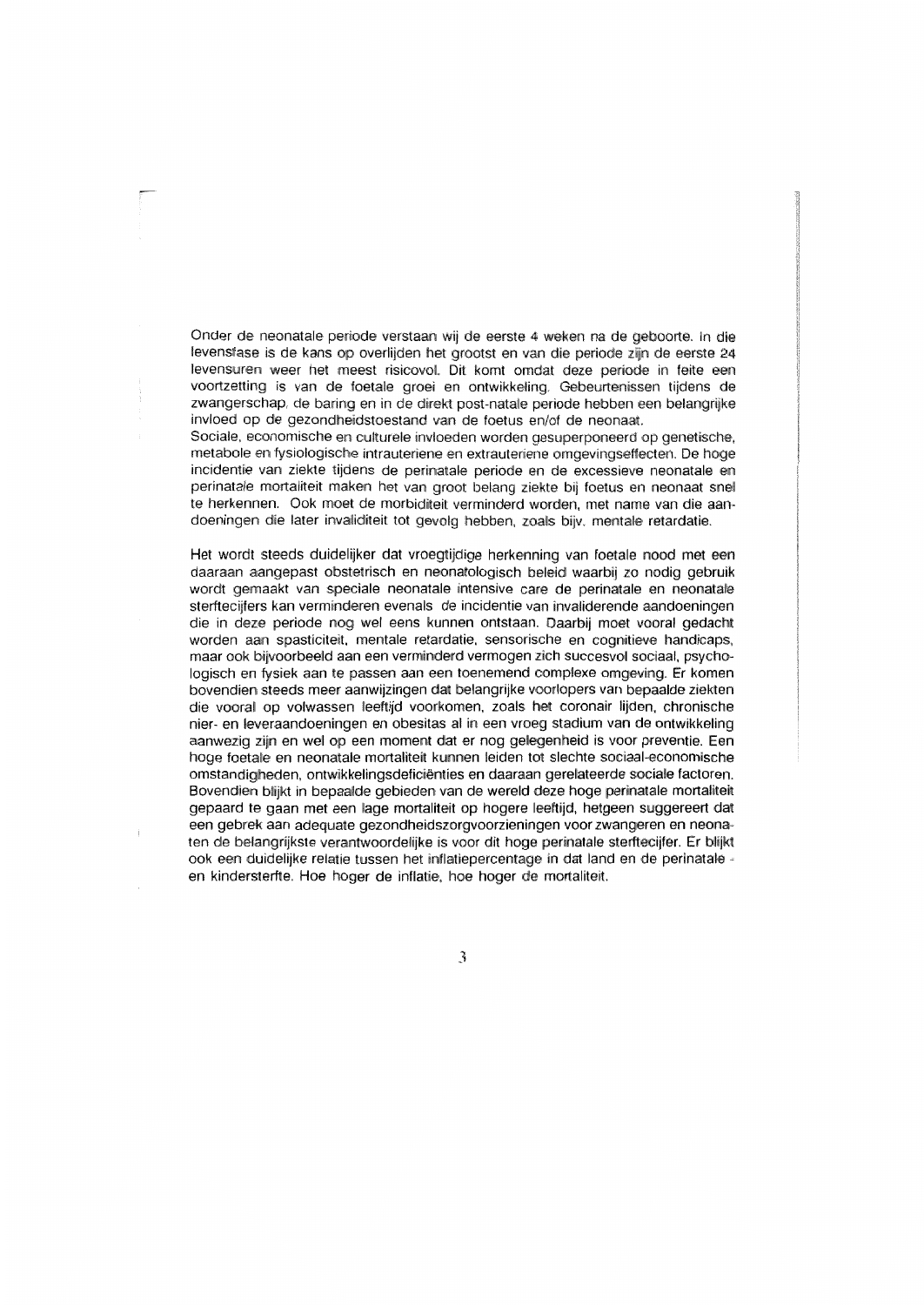## Neonatologie is teamwork

Een neonaat maar ook een foetus is een patiëntje met specifieke problemen die vragen om een apart soort zorg. Die zorgbehoefte begint lang voor de geboorte en maken een nauwe samenwerking tussen obstetricus, geneticus, kindercardioloog en neonatoloog noodzakelijk.

Gebruikmakend van de meest recente ontwikkelingen der techniek is het dan mogelijk high risk zwangerschappen te herkennen, een diagnose tijdig te stellen en therapeutische beslissingen op tiid te nemen.

Vooral de neonaat heeft profijt van deze samenwerking, omdat hij erop kan rekenen na de geboorte door een adequaat voorbereid team opgevangen te worden. De ouders trekken eveneens voordeel uit deze samenwerking, omdat zij op de juiste manier en op het goede moment geinformeerd worden.

Tijdens en na de geboorte wordt de neonaat begeleid door een team van gespecialiseerde verpleegkundigen en neonatologen. Het succes van het te voeren beleid is gebaseerd op een vroege diagnose en de daarbij behorende behan-deling. Een continue observatie en interpretatie van de extreem snelle veranderingen in gedrag en conditie van het kind is daarbij een absolute voorwaarde. Met name de verpleging speelt daarbij een sleutelrol. Die is in continu contact met het kind, voert behandelingen en onderzoeken uit, controleert de vitale functies of geeft het kind eenvoudigweg te eten. Het gaat bij dat alles niet alleen om het diagnostiseren en behandelen van levensbedreigende aandoeningen. Het team let ook buitengewoon op het voorkomen van latere invaliditeit. Bovendien wordt getracht de relatie tussen ouders en kind zo veel mogelijk te handhaven. Met name dat laatste is een bijzondere uitdaging want hoe kan een moeder haar kind koesteren indien dat beademd wordt, aan de infusen ligt en continu intensieve zorg nodig heeft? Ouders worden voortdurend op de hoogte gehouden van de toestand van hun kind en van de vooruitzichten. Zij worden bemoedigd en geholpen bij de acceptatie van de status quo waarbij getracht wordt voortijdige droefenis te voorkomen. Ook worden ze actief betrokken bij de verzorging van hun kind en krijgen ze hulp bij het onderhouden van een band met hun kind. De verantwoordelijkheid voor dit alles ligt weliswaar bij het gehele behandelteam, maar wordt vooral waar gemaakt door de verpleging die de gehele dag in contact staat met de ouders. Op deze manier wordt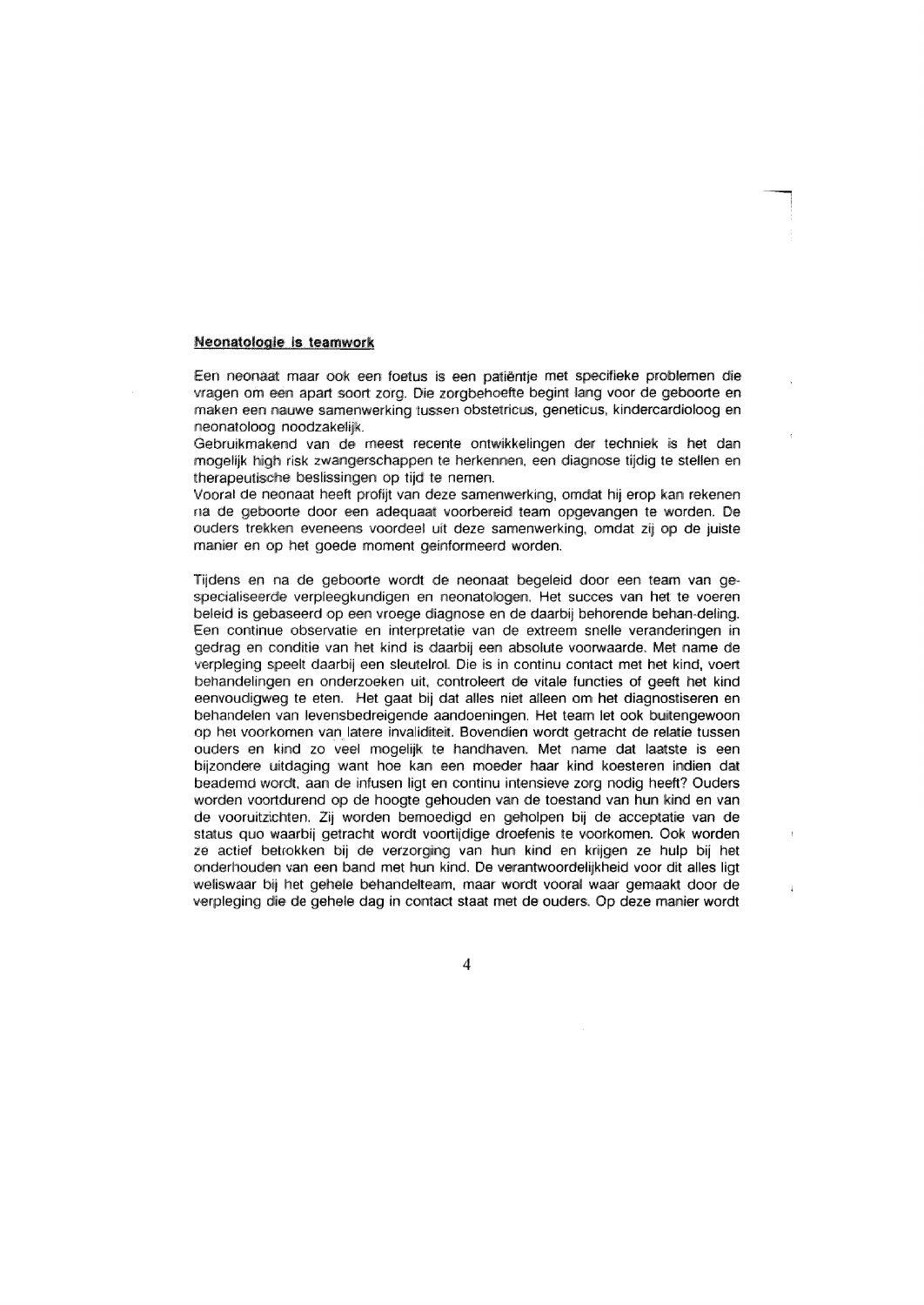geprobeerd de ouders zowel fysiek als emotioneel voor te bereiden op de verzorging van hun kind zodra dat het ziekenhuis mag verlaten.

#### Wie zijn de patiënten en wat zijn hun problemen?

De foetus is al lang voor de geboorte een levensvatbaar menselijk individu en in normale omstandigheden is de uterus de meest ideale omgeving voor groei en ontwikkeling. Soms echter brengt deze omgeving het leven van de foetus juist in gevaar en zijn zijn of haar kansen buiten de uterus beduidend gunstiger. In die gevallen waarbij de foetus in nood verkeert, dan wel de continuiteit van de zwangerschap bedreigd wordt, werken neonatologen en obstetrici intens samen bij het observeren van de progressie van de zwangerschap en kiezen zij samen het meest geschikte moment voor de geboorte.

Naarmate de zwangerschap verder gevorderd is, zijn de kansen op overleving groter omdat dan de longontwikkeling van het kind in een verder gevorderd stadium verkeert. De long is dus een sleutelorgaan voor overleving. Vroegtijdige weeën, gebroken vliezen, intrauteriene infecties of placentaire dysfunctie plaatsen ons regelmatig voor de vraag of het niet verstandiger is de zwangerschap voortijdig te onderbreken. Het belangrijkste discussiepunt daarbij is altijd de vraag na welke zwangerschapsduur, d.w.z. bij welke graad van longontwikkeling, de neonaat de meeste kans heeft op onbeschadigde overleving. Dat moment wordt mede bepaald door de mogelijkheden die de techniek biedt het intrauteriene milieu te vervangen maar ook door de deskundigheid van het team een dergelijk fragiele zuigeling te begrijpen en te begeleiden. Deze gegevens zijn constant in beweging. Op dit moment is het mogelijk een zwangerschap op de 25e week (6 maanden zwanger) te onderbreken en het is verbazingwekkend te beseffen dat de laatste 35% van de zwangerschap geheel extrauterien afgerond kan worden. Dit lukt echter lang niet altiid zonder complicaties en de intrauteriene omgeving is en blijft de meest ideale plaats voor de foetus en hij moet daar zo lang als mogelijk blijven.

De belangrijkste uitdaging voor de neonatologie is momenteel het behandelen van deze prematuur geboren soms uiterst kleine kinderen. Ook wij concentreren ons als perinataal centrum hoofdzakelijk op deze bedreigde zwangerschappen en de consequentie daarvan is dat onze patiënten meestal ernstig premature kinderen zijn.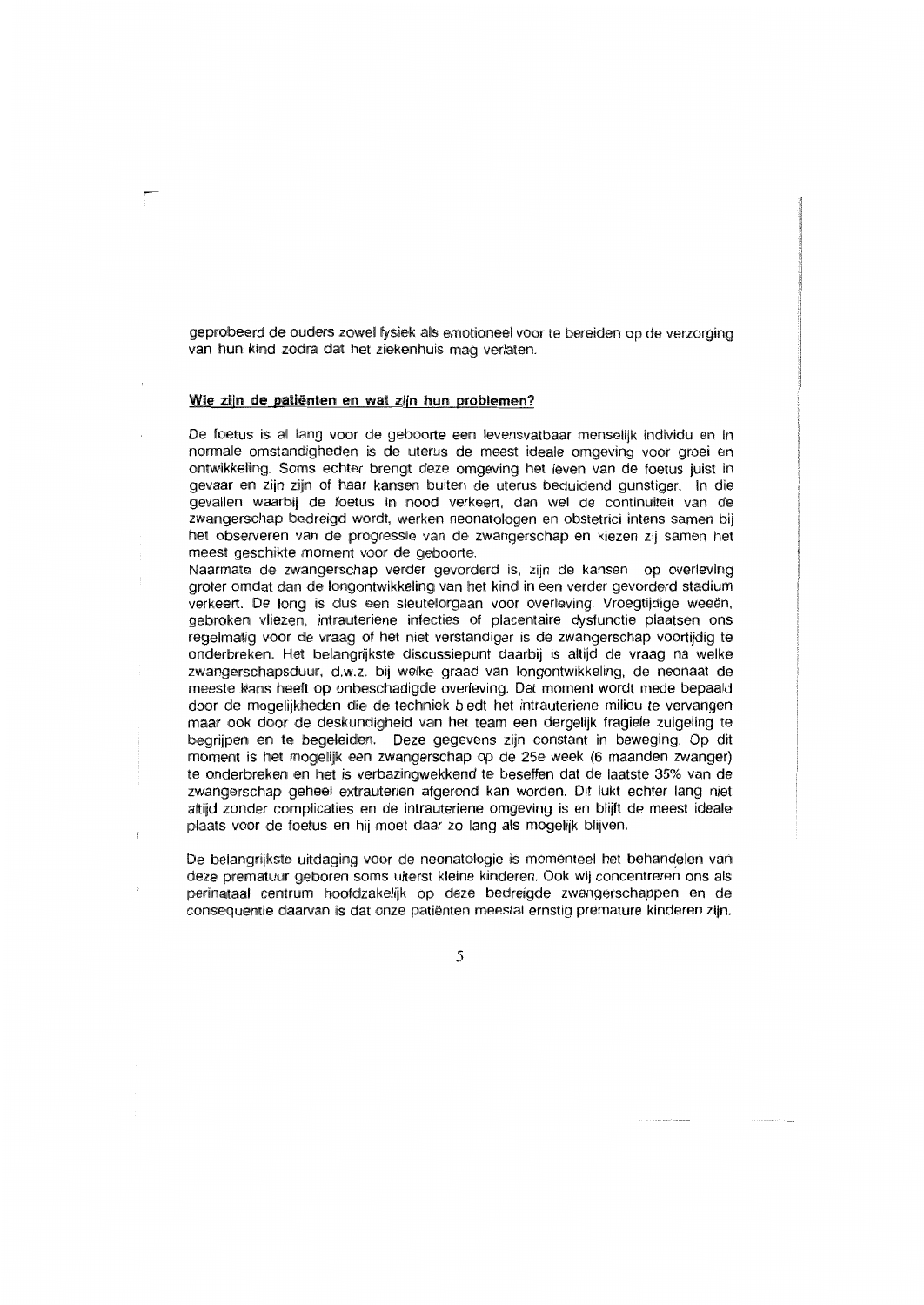Er zijn echter meer uitdagingen en dan denk ik vooral aan het voorkomen, herkennen en behandelen van foetale en neonatale asfyxie. Asfyxie treedt op als het kind via de placenta niet voldoende zuurstof krijgt. Dit kan gebeuren tijdens de zwangerschap, maar ook tijdens de baring of direct na de geboorte kan het kind asfyctisch worden. Als dit gebeurt en niet wordt ontdekt of gecorrigeerd, is het risico op hersenbeschadiging bijzonder groot. Dit kan op ieder moment van de zwangerschap optreden en moet direkt herkend worden, zodat tijdig met adequate behandeling kan worden begonnen. Daarom moet in ieder ziekenhuis waar bevallingen plaatsvinden perinatale asfyxie optimaal en tijdig behandeld kunnen worden. Jammer genoeg is dat echter niet overal het geval.

#### Organisatie van de zorg

De neonatologie kent verschillende niveau's van zorg en is ook volgens deze niveau's georganiseerd. We spreken over: de intensive care, de high care en de medium care. Zowel de lokale als de regionale en de nationale perinatale gezondheidszorg is volgens deze niveau's georganiseerd. Een belangrijke vooruitgang in Nederland gedurende de afgelopen jaren is daarbij de ontwikkeling en centralisatie van perinatale en neonatale intensive care faciliteiten. Daardoor zijn er nu adequaat bemande centra waar het door een voldoende groot aanbod van baby's nu mogelijk is een hoog ervaringsniveau te handhaven. Een dergelijke organisatie vereist een goed opgezet transportsysteem omdat ofwel de moeder voorafgaande aan de bevalling of het kind na de geboorte naar dit centrum vervoerd moet worden. Tijdige intrauteriene overplaatsingen, d.w.z. het transport van de aanstaande moeder met foetus, verdienen de voorkeur omdat een transport van het pasgeboren kind extra risico's met zich mee brengt. Om dat risico tot een minimum te beperken geschiedt dit vervoer in een speciaal daarvoor ingerichte ambulance en wordt begeleid door leden van het team, en wel een neonatoloog en een verpleegkundige. Het neonatologisch centrum moet dus in staat zijn, zowel deze high risk obstetrische zorg, als de service van een neonatale intensive care unit te leveren. 24 Uur service van zowel de transportmogelijkheden, de passende obstetrische zorg, de neonatale intensive care en de daarbij behorende ondersteunende diensten. is daarbii van essentieel beland.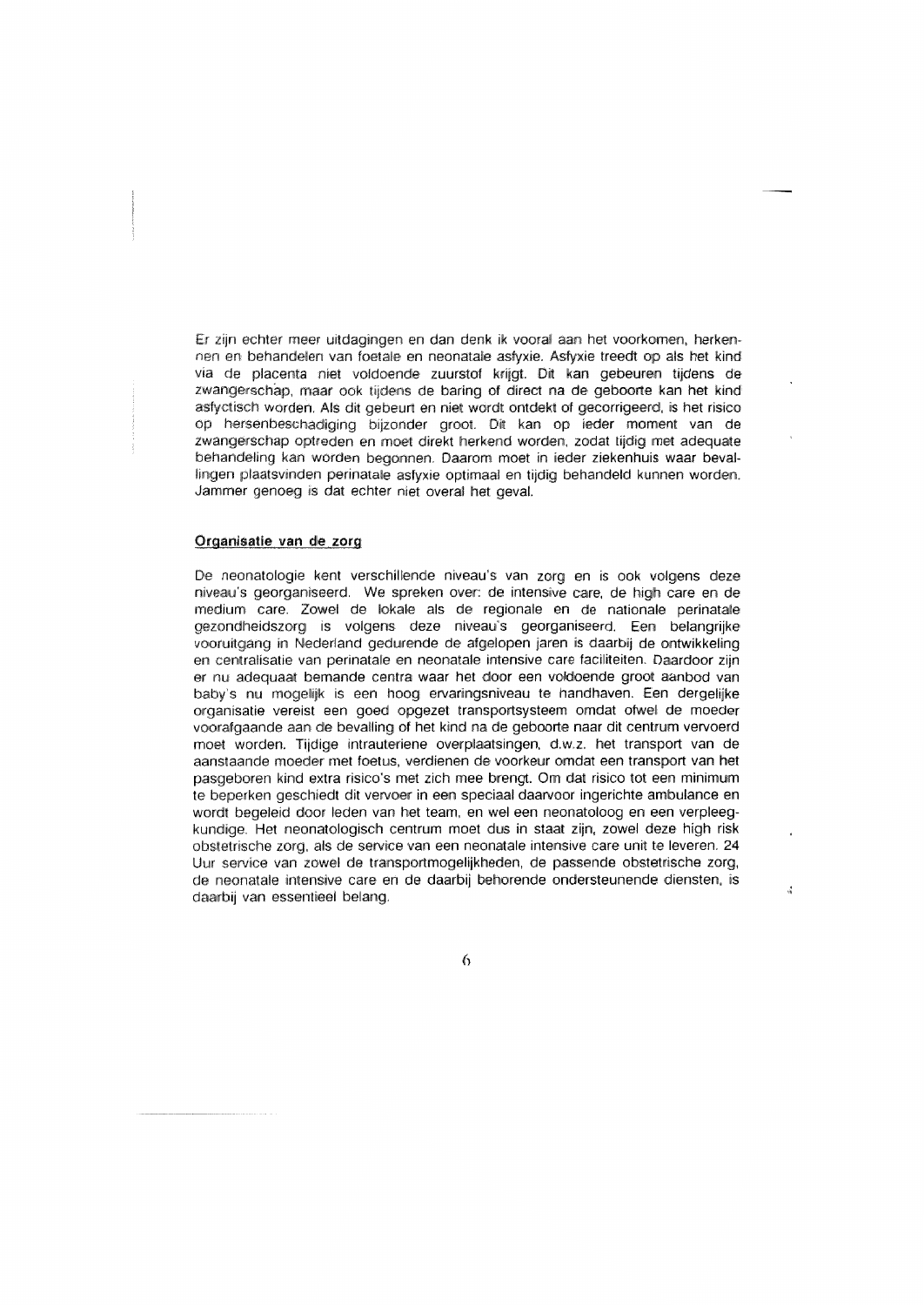In Nederland vinden de meeste bevallingen thuis of in perifere ziekenhuizen plaats. Dat is geheel acceptabel als het gaat om een ongecompliceerde zwangerschap. Onverwachte complicaties kunnen zich echter tijdens de baring altijd voordoen en dan is er vaak nog maar weinig tijd om adequaat in te grijpen. Het moet daarom in ieder geval mogelijk zijn om op de plaats van de bevalling te reanimeren. Reanimatie faciliteiten moeten iedere pasgeborene ter beschikking staan en dus aanwezig zijn in ieder ziekenhuis waar bevallingen plaats vinden en indien de bevalling thuis plaatsvindt moet de huisarts of vroedvrouw getraind zijn een reanimatie op een effectieve manier uit te voeren. Er is veel discussie over de vraag waar een bevalling het beste plaats kan vinden: in het ziekenhuis of thuis. Wat men er ook van moge vinden, invaliditeit tengevolge van perinatale asfyxie kan en moet zo veel mogelijk voorkomen worden. Een door deze oorzaak gehandicapt kind is dus een te voorkomen tragedie. In een high care verpleegunit worden kinderen behandeld en verpleegd die van de intensive care unit komen en verder moeten herstellen of soms alleen maar groeien. Ook prematuur *geboren* kinderen met tiideliike aanpassingsproblemen en premature of àterme neonaten die geen intensieve maar wel speciale zorg behoeven komen terecht op zo'n high care unit. Op dit moment zijn er in Nederland 8 perinatale centra en dit zal in de nabije toekomst waarschijnlijk uitgroeien tot 10. Hier worden hoofdzakelijk premature kinderen verpleegd die langdurig opgenomen moeten blijven. Deze hospitalisatie periode wordt steeds langer, omdat het nu mogelijk is extreem kleine kinderen te behandelen. De turnover van deze patiënties is dus laag en het aantal beschikbare bedden wordt hierdoor nog kleiner en daarmee ook de mogelijkheid om in alle gevallen adequate zorg en aandacht te verlenen. Er zijn momenteel in Nederland niet voldoende bedden voor al deze ernstig zieke baby's en er moeten soms noodgedwongen kinderen opgenomen worden in ziekenhuizen die daar niet op ingesteld zijn. In bepaalde gevallen vervoeren we deze kinderen zelfs naar Duitsland met alle consequenties van dien.

Er wordt al jaren gediscussieerd over de noodzaak de intensive care faciliteiten in Nederland uit te breiden en alle argumenten die dit verzoek ondersteunen c.q. de noodzakelijkheid daarvan beklemtonen zijn aangedragen. De overheid ziet dit probleem ook wel in, maar er is tot op heden nog geen oplossing bereikt. Te veel kinderen zijn hier al de dupe van geworden en daadwerkelijke aktie is nu noodzakelijk omdat anders ongetwijfeld in de toekomst nog veel meer geld besteed wordt aan de behandeling van gehandicapte kinderen.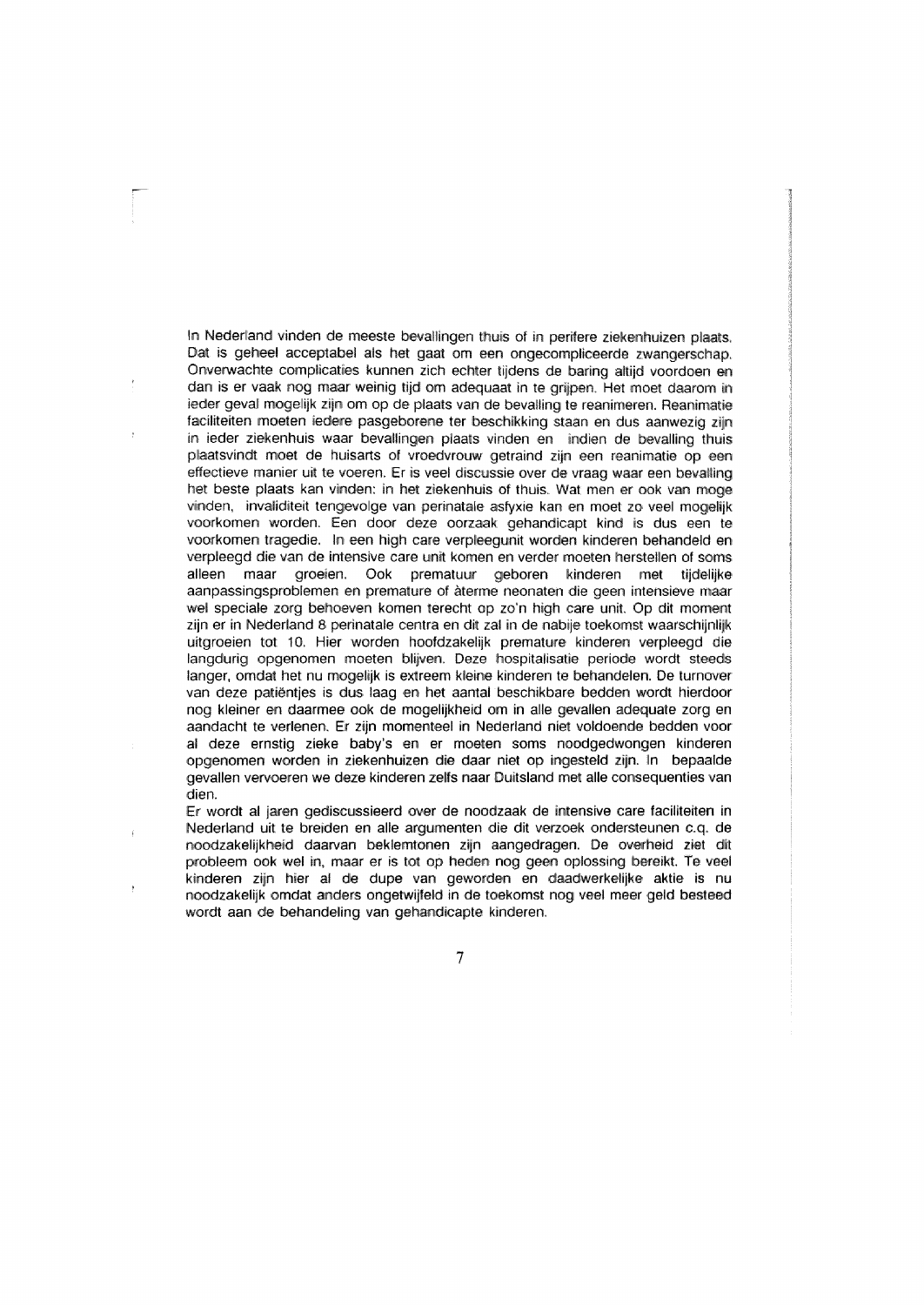## **Stress**

Toegenomen kennis en deskundigheid van zowel medici als van verpleging heeft in belangrijke mate bijgedragen tot de verbeterde kansen van deze high risk kinderen die aan onze zorg zijn toevertrouwd. Een maximale inzet van de verpleging is noodzakelijk om te voorkomen dat deze soms zeer zieke kinderen sterven of later gehandicapt door het leven moeten gaan. Dit werk vergt veel van zowel het behandelend als verplegend team en gaat gepaard met veel stress. Hiervoor zijn allerlei oorzaken aan te geven zoals vermoeidheid, drukte, het vaak gestoord worden, de moeilijkheidsgraad van het werk, rolconflicten, ethische twijfels en de frequente confrontatie met de dood. De vele bereikbaarheidsdiensten van de artsen zorgen voor een aanzienlijk gebrek aan nachtrust en de verpleging is door de excessieve werkbelasting met veel onregelmatigheidsdiensten en overwerk chronisch vermoeid. Dienstschema's moeten soms meerdere keren per maand aangepast worden, waardoor de regelmaat van het dagelijks patroon wordt doorbroken met slaapstoornissen als gevolg. Door dit alles, maar ook door de continue onrust op een intensive care unit kan het aantal fouten toenemen en vermindert in jeder geval de efficiëntie in het werk en de frustratietolerantie van het team.

Ook ethische problemen vormen een onvermijdbare bron van stress in de intensive care unit. De houding van de stafleden t.o.v. deze problematiek verschilt naar gelang leeftijd, religieuze achtergrond, huwelijkse staat en specialisme. Daarbij komt nog dat met de patiënt praktisch geen communicatie mogelijk is. De patient kan geen vragen beantwoorden of een behandeling weigeren en de verzorger kan zich niet met de patiënt identificeren. Het gaat ook nog om andere stress invloeden die kenmerkend zijn voor deze neonatale units zoals het vaak geconfronteerd worden met congenitale afwijkingen en het optreden van iatrogene ziekten waarbij gedacht moet worden aan geboorte-trauma's, retrolentale fibroplasie en kernicterus maar ook het ontstaan van een gestoorde ouder-kind relatie. Ook de wetenschap dat een eventuele fout of onjuiste inschatting de ontwikkeling van het kind ernstig kan beinvloeden en het kind levenslang invalide kan maken wordt door de neonatale staf als een last ervaren.

Ofschoon het werken onder een zekere druk de kwaliteit van het werk positief kan beinvloeden, is het waarschijnlijker dat de stress in een neonatale unit eerder een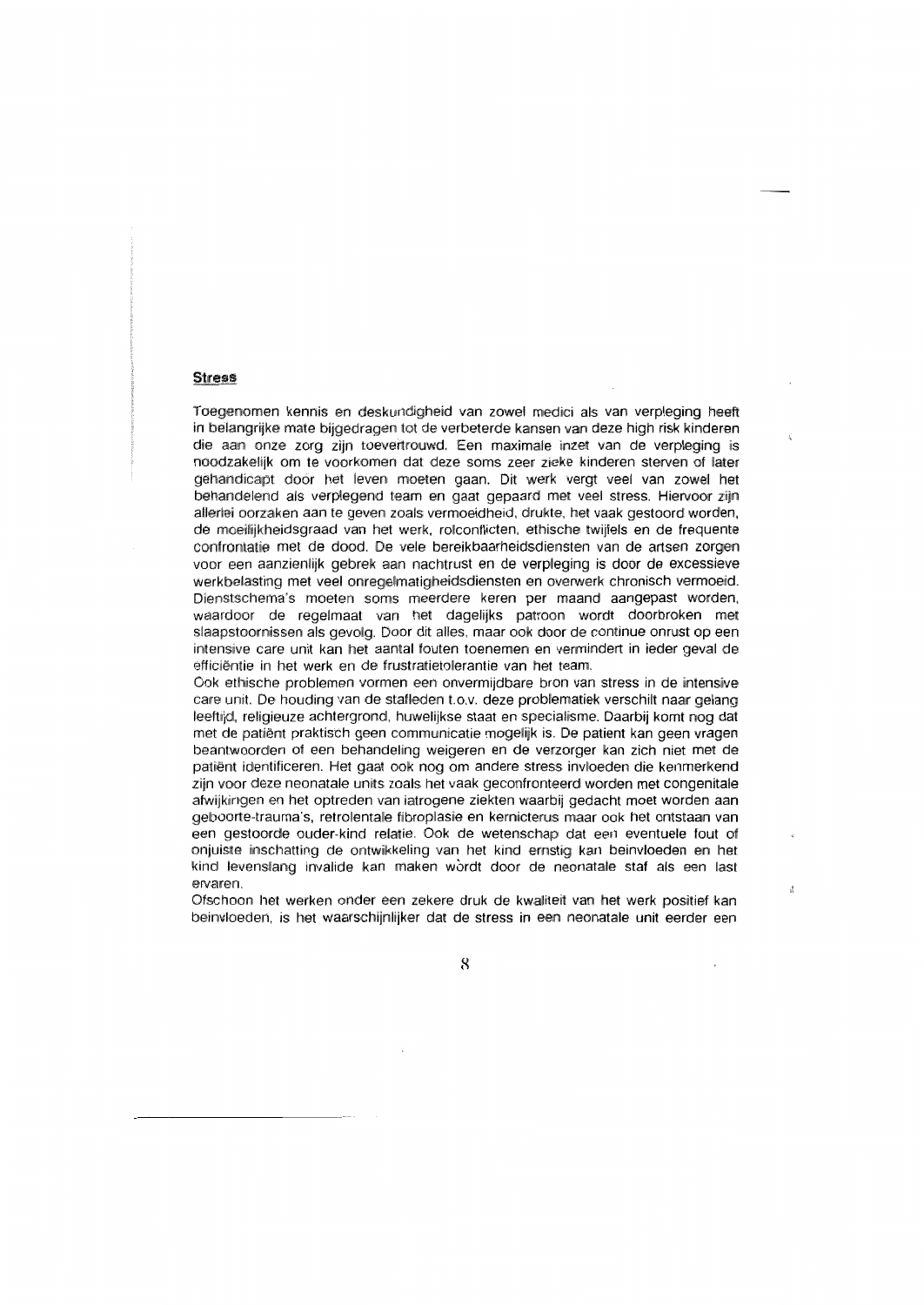negatieve invloed uitoefent op de werkzaamheden van het team. Psychologen hebben aangetoond hoe schadelijk deze overbelasting, dit lawaai, het gebrek aan ruimte, het wisselende werkschema met het daarbij behorende gebrek aan nachtrust en de rollenconflicten wel zijn.

Deze negatieve effecten van stress op zowel het moreel van de staf als op de kwaliteit van het werk kan worden geminimaliseerd door de werkomstandigheden te verbeteren, het aantal stafleden te laten toenemen en de drukte en desorganisatiete reduceren. Dergelijke oplossingen zijn alleen mogelijk met behulp van het ziekenhuis, de ziektekostenverzekeringen, de nationale gezondheidszorg organisaties en de overheid.

## Ethiek en economie

De vraag in hoeverre en op welke manier de mortaliteit en morbiditeit van neonaten verminderd moeten worden voert ons soms naar ethische dilemma's. Alle ons ten dienste staande mogelijkheden om een dergelijk ziek kind te helpen zijn duur, en er moeten daarbij keuzen gemaakt en prioriteiten gesteld worden. De beslissing het aantal perinatale centra in Nederland te beperken lijkt op dit moment een bruikbaar compromis hoewel uitbreiding van de totale capaciteit noodzakelijk is.

Echter welke capaciteit er ook is, morele en ethische vragen blijven, Is het bijvoorbeeld toegestaan te abstineren indien het kind een ernstige hersenbeschadiging blijkt te hebben? Of, hoe te handelen indien een 500 gram wegende foetus naar adem snakt, er nog net een bed in de intensive care unit vrij is terwijl te zelfder tijd een perifeer ziekenhuis vraagt naar een bed voor een ander kind dat veel betere kansen heeft? Hoe zijn alle omvangrijke en heroïsche pogingen het leven van een kind te redden te rechtvaardigen, indien vooraf vaststaat dat statistisch gezien de kans op overleving minder is dan 10% en de kans om zonder hersenbeschadigingen te overleven zelfs minder dan 2%? ledereen is het erover eens dat een heroïsche poging een anencephaal te redden absurd is. Alleen piinstilling en de begeleiding van de ouders is dan van belang. Er is echter geen overeenstemming over de handelswijze indien de ouders van een kind met chromosomale afwijkingen een noodzakelijke chirurgische ingreep weigeren en er is evenmin consensus over de gedragsregels betreffende het beademingsbeleid bij premature kinderen met een massieve intracraniële bloeding. Niemand kan alleen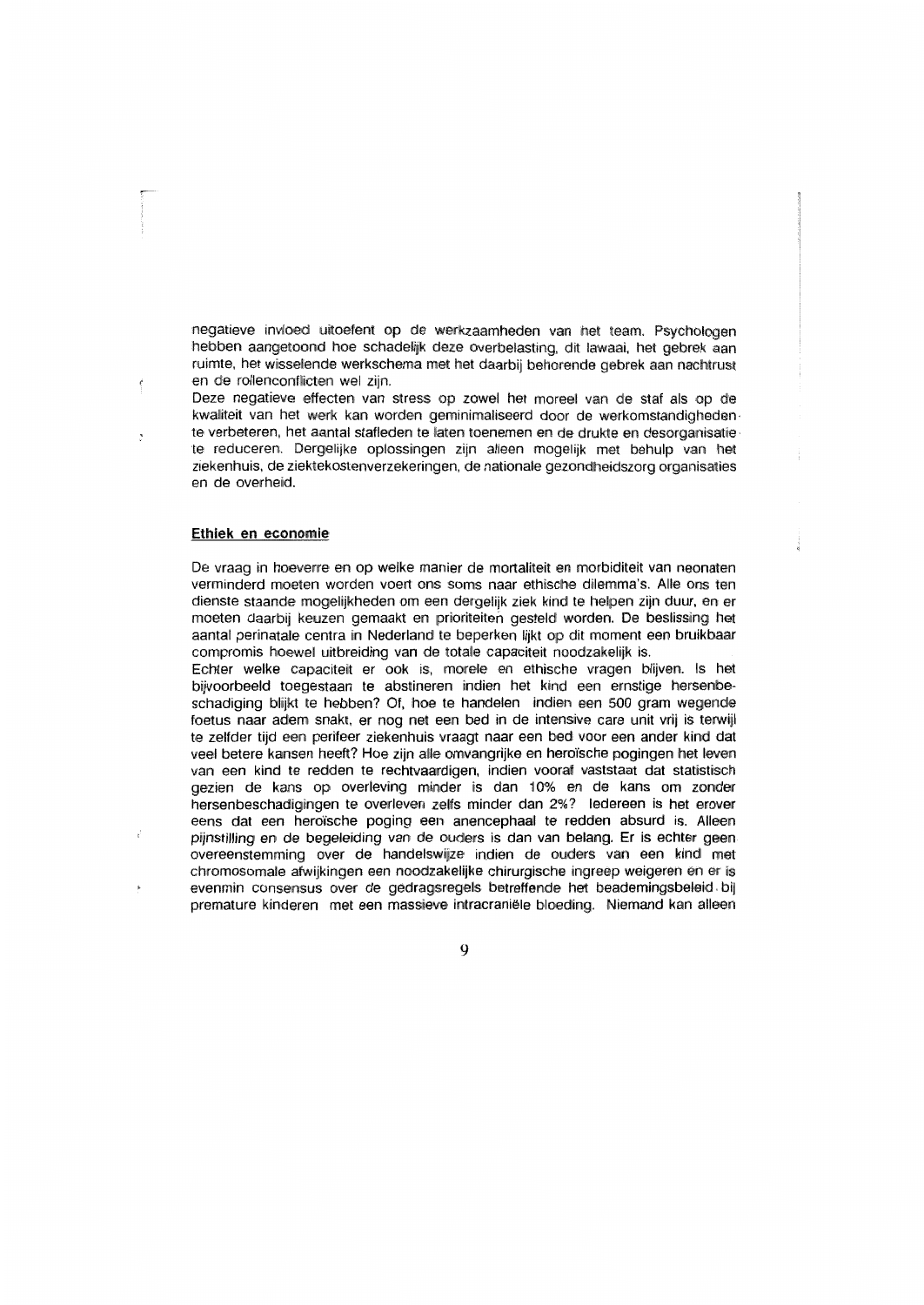op deze beklemmende ethische vragen een antwoord vinden en er is dan ook een stijgende tendens om ouders, neonatologen, sociaal werkers, verpleging en artsen van andere disciplines te betrekken in het besluitvormingsproces.

Inzichten en technologie evolueren snel en het dilemma van gisteren is vandaag inmiddels zekerheid. Dus de richtlijnen die we vandaag volgen zijn niet noodzakelijkerwijze ook die van de nabije toekomst. De aanwezigheid van een brede grijze zone in het besluitvormingsproces is onvermijdelijk. Het verschuiven van de grenzen van deze grijze zone is eveneens onvermijdelijk. We vormen nu een nieuwe generatie patiënten waarvan we niet weten hoe het hen op de lange termijn zal vergaan. We houden zuigelingen in leven met behulp van methoden die, hoewel ze de patiënt een beperkte tijd van hoop op herstel bieden, eventueel toch gestopt moeten worden. Het is voor een leek zonder directe betrokkenheid met en ervaring in deze problematiek vaak moeilijker met al deze ethische dilemma's om te gaan dan voor de artsen en het verplegend team dat bijna dagelijks met deze problemen geconfronteerd worden.

## Technologie

De technologische vooruitgang stelt ons in staat uiterst kleine zieke zuigelingen te behandelen. Dit gaat echter niet zonder risico. De essentie van de behandeling is in ieder geval geen schade te berokkenen of op zijn minst geen schade zonder de redelijke verwachting dat deze schade uiteindelijk meer dan gecompenseerd kan worden. Dit is de fundamentele verantwoordelijkheid voor een ieder die bij de behandeling van deze kinderen betrokken is. Principieel volgt daar uit dat iedere nieuwe ontwikkeling en behandeling onderworpen moet worden aan een objectieve, kritische en wetenschappelijke evaluatie. De geneeskunde voor pasgeborenen, zeker als het gaat om heel kleine zuigelingen.

vraagt naar technologische ontwikkelingen op het gebied van klimatisering, monitoring, voeding, diagnostiek en behandeling. Deze technologieën moeten non-invasief, nauwkeurig en snel zijn. Dit optimale niveau is op dit moment nog niet bereikt. Onze huidige technieken zijn nog te invasief, ze zijn niet altijd delicaat genoeg en veroorzaken soms chronische complicaties. Apparatuur is voor de neonatoloog bijzonder belangrijk met name bij de bewaking van de patient, maar deze zelfde apparatuur kan nu noch in de toekomst continue bewaking en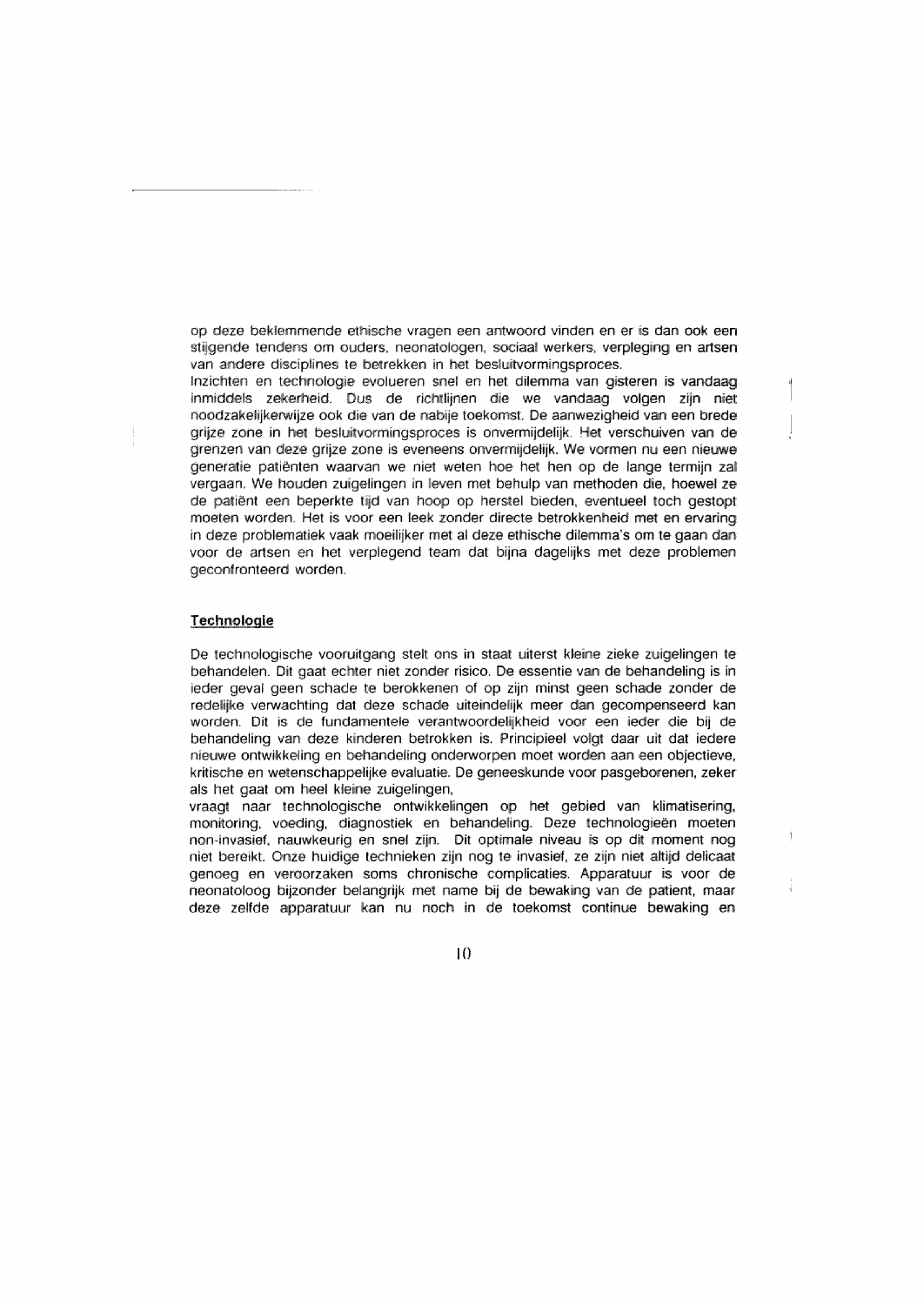interpretatie van de conditie van het kind, zoals dat gedaan wordt door verpleging en medische staf, vervangen. Wij zijn er ons bijzonder goed van bewust dat de verbetering in zorg, zoals die tot op heden is bereikt, meer tot stand is gekomen door de ervaring van het personeel dan door de aanwezigheid van allerlei apparatuur.

#### Research

Dokters worden getraind in zorgvuldige observatie. Ongeveer 2500 jaar geleden schreef Hypocrates van Cos: "It is the business of the physician to know in the first place things similar and things dissimilar, those connected with things most important, most easily know and in anywise known; which are to be seen, touched and heard, which are to be perceived in the sight, and in the touch and in the hearing and in the nose and in the tongue and in the understanding: which are to be known by all the means we know other things." Waar komen al die vragen die wij door middel van research trachten te beantwoorden vandaan? In de geneeskunde komen deze vragen tijdens de observatie van de patient naar boven. Research veronderstelt de mogelijkheid tot observeren, tot het ontdekken van feiten en tot het formuleren van de juiste vragen die dan door middel van een systematische methodologie en veel creativiteit benaderd en beantwoord worden. De dagelijkse praktijk confronteert de arts met feiten en waarnemingen die verklaard moeten worden. Dat is een uitdaging. Claude Bernard beschreef twee niveau's van observatie en wel de passieve en de actieve. Passieve observatie vindt bij toeval. onverwacht plaats. De gebeurtenis of de omstandigheid die plotseling wordt waargenomen, lijkt nieuw en is onvoorspelbaar. De waarneming kan dan als passief beschouwd worden, omdat de waarnemer de fysieke daad van perceptie en de daarbij behorende geestelijke inspanning van theorievorming en voorspelling niet heeft voorbereid. Actieve observatie daarentegen vindt pas plaats nadat de waarnemer hierop fysiek en mentaal is voorbereid.

Na de tweede wereldoorlog werden veel nieuwe behandelingen, om de kansen van pas geboren baby's te verbeteren, geintroduceerd. Heel snel echter werd heel pijnlijk duidelijk dat sommige van deze behandelingen totaal onverwachte ernstige bijwerkingen hadden. Zo zijn jaren geleden vele immature zuigelingen blind geworden door de manier waarop ten behoeve van de behandeling extra zuurstof werd toegediend.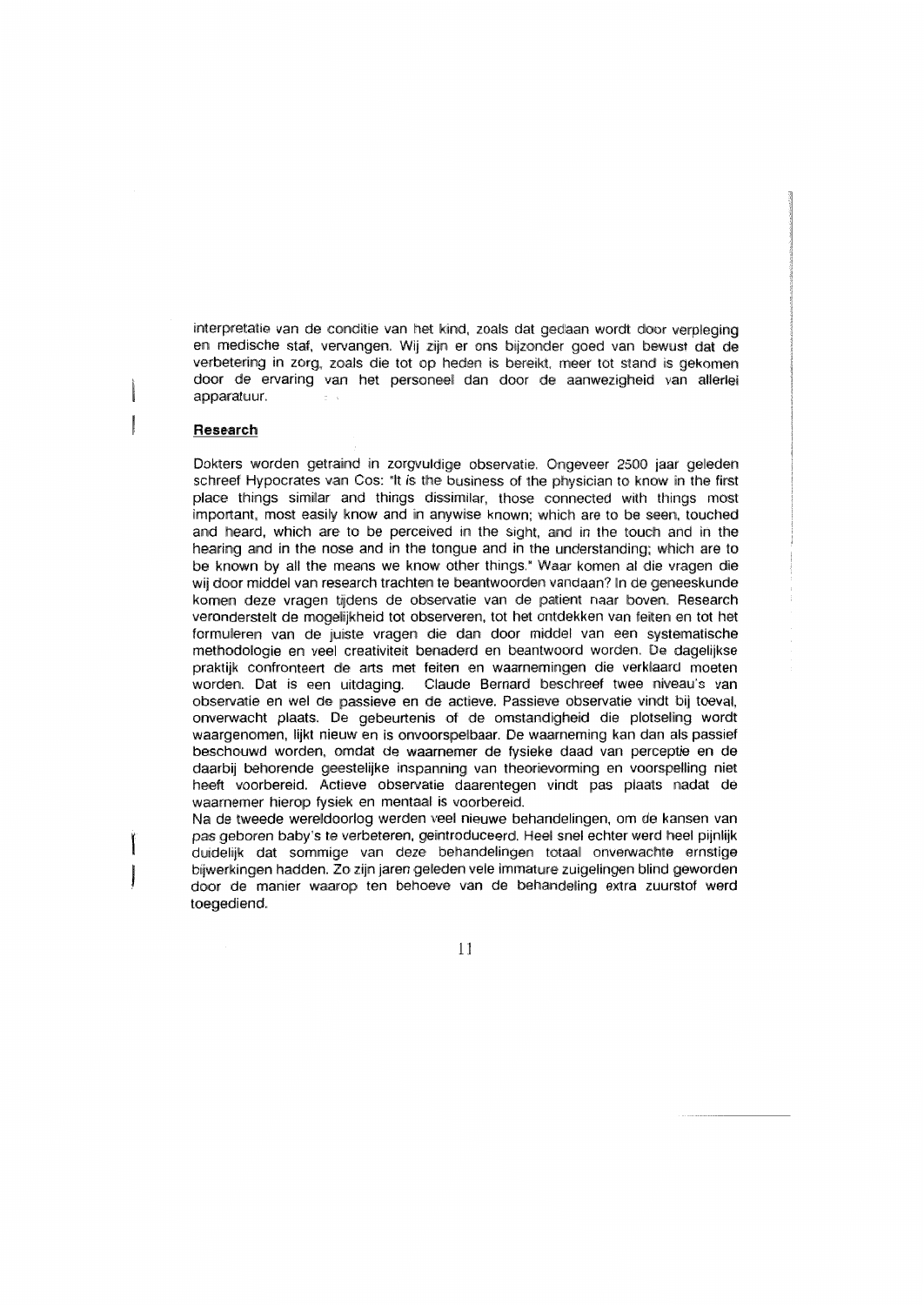Ik ben van mening dat we zeer goede argumenten moeten hebben alvorens iets te ondernemen dat het leven van een mens, dan wel van toekomstige generaties, aantast en dat medische innovaties langzaam en gedoseerd moeten worden ingevoerd. Research en technologische ontwikkelingen zijn en blijven echter van groot belang om de zuigelingen-overleving die bij de mens de 90% overschrijdt in stand te houden of verder te verbeteren.

Na deze persoonlijke opvattingen van research wil ik u iets vertellen over de researchprojecten in onze afdeling. De neonatale periode is bijzonder interessant omdat het als het ware een overgangsperiode is van foetus naar onafhankelijk individu. Het welslagen van deze overgang is afhankelijk van de mogelijkheid van de long de functie van de placenta over te nemen. Bij de geboorte, als de navelstreng wordt afgeklemd, moeten de longen zich vol zuigen met lucht en geëxpandeerd blijven en op dat moment moet de bloedcirculatie door de longen op gang komen. Als de ademhaling eenmaal tot stand is gebracht moet deze continu onderhouden worden. In meerdere van de normaal en op tijd geboren kinderen vinden al deze veranderingen automatisch, binnen een paar seconden na het afklemmen van de navelstreng, plaats. De situatie is totaal anders als we van doen hebben met premature zuigelingen. Deze kinderen waren nog niet bestemd en voorbereid om buiten de uterus te leven, met als gevolg dat van veel organen de vitale functies nog niet geheel ontwikkeld zijn, waardoor de aanpassing aan de nieuwe extrauteriene omgeving moeilijk kan zijn. Een van die vitale functies is ademhalen. Om te kunnen overleven moet die ademhaling aan twee voorwaarden voldoen. Hij moet continu plaatsvinden en de long moet voldoende ontwikkeld zijn om de zuurstof te kunnen opnemen. Bij premature kinderen ontbreekt nu een bepaalde substantie in de long, genaamd surfactant. Deze substantie, die altijd aanwezig is bij voldragen kinderen, voorkomt dat de alveoli van de long samenklappen. Vanwege het gebrek aan deze substantie kan de premature long de respiratiefunctie niet effectief uitvoeren. Daarom is het nodig door middel van mechanische ventilatie de helpende hand te bieden. Deze mechanische ventilatie kan de longen echter ook beschadigen.

#### Lung conditioning project:

Gezien de problemen die bij deze mechanische ventilatie kunnen ontstaan, zijn we vooral geinteresseerd in het vinden van nieuwe methoden om de long na de geboorte ontplooid te houden. Wij hopen en verwachten dat het mogelijk is de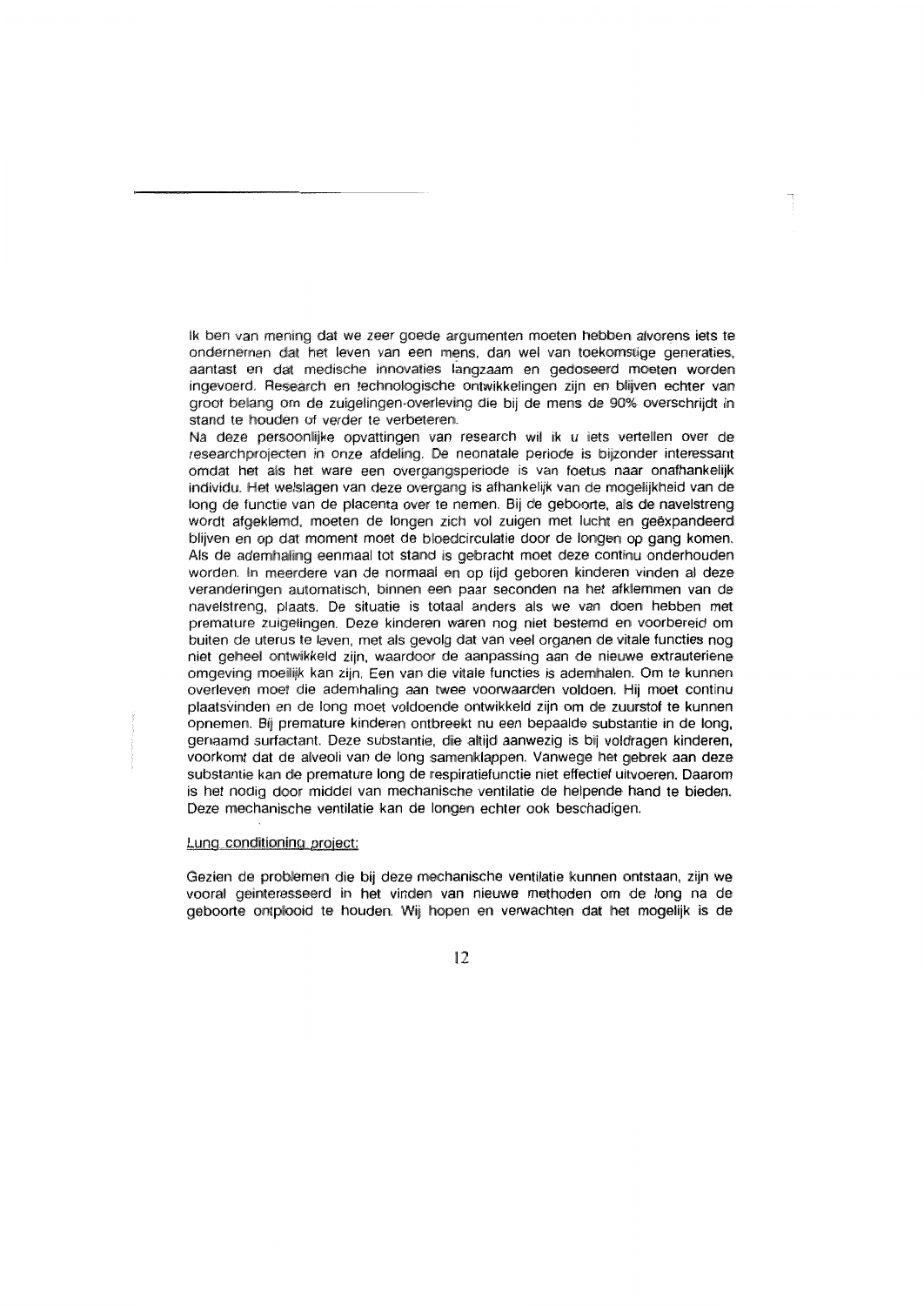longen met behulp van een tot een bepaalde druk opgeblazen ballon mechanisch tot ontplooing te brengen en ontplooid te houden. Het doel is dus vooral te voorkomen dat de long opnieuw collabeert. Als deze methode werkt hoeven we minder van mechanische ventilatie gebruik te maken.

#### Onderzoek naar controle-mechanismen van de ademhaling:

Bij een ander onderzoeksproject wordt het mechanisme dat de adem-halingsfuncties onder controle houdt bestudeerd. Dat gebeurt door middel van moeilijke observaties tijdens zowel de neonatale periode als ook in de rest van het eerste levensjaar. We doen dit onderzoek om er achter te komen waarom bij premature zuigelingen maar ook bij oudere kinderen soms spontaan perioden van apnoe ontstaan. Apnoe's zijn onderbrekingen van de ademhaling gedurende een bepaalde tijdsspanne. Soms begint het kind daarna spontaan weer opnieuw te ademen, maar een andere keer is daarbij hulp nodig. Deze apnoe's worden vooral gezien bij premature zuigelingen maar het gebeurt ook wel dat totaal gezonde kinderen, of in ieder geval gezond lijkende kinderen, plotseling zonder duidelijke reden tijdens hun eerste levensjaar stoppen met ademen en dan sterven. Dit wordt wel wiegedood genoemd. Een en ander lijkt veroorzaakt door een stoornis in de controle van de ademhaling, een functie die normalerwijze bij àterme kinderen goed ontwikkeld is, behalve uiteraard bij deze kinderen. Wat moeder natuur echter niet kon voorzien was het feit dat neonatologen een methode zouden ontwikkelen kinderen buiten de uterus, voordat de zwanger-schap is afgerond, in leven te houden. Dus op een moment dat ze eigenlijk nog een tijdje in de uterus zouden moeten blijven. Het is logisch te veronderstellen dat premature kinderen zich in bepaalde opzichten gedragen alsof ze nog in de uterus zijn. Nu maakt de foetus in de uterus ademhalingsbewegingen. Deze zijn weliswaar niet effectief voor de oxygenatie, maar ze lijken noodzakelijk voor de normale ontwikkeling van de longen. Deze ademhalingsbewegingen zijn niet continu aanwezig. Er zijn perioden dat ze afwezig zijn. Er is dan sprake van apnoe, en zij worden geremd als de foetus zuurstofgebrek heeft. Voor een foetus zijn dit normale en noodzakelijke reacties op stimuli. Voor een neonaat zijn deze reacties echter zeker niet adequaat. Wij zijn nu geinteresseerd in en doen onderzoek naar die mechanismen die betrokken zijn bij de controle en regulatie van deze foetale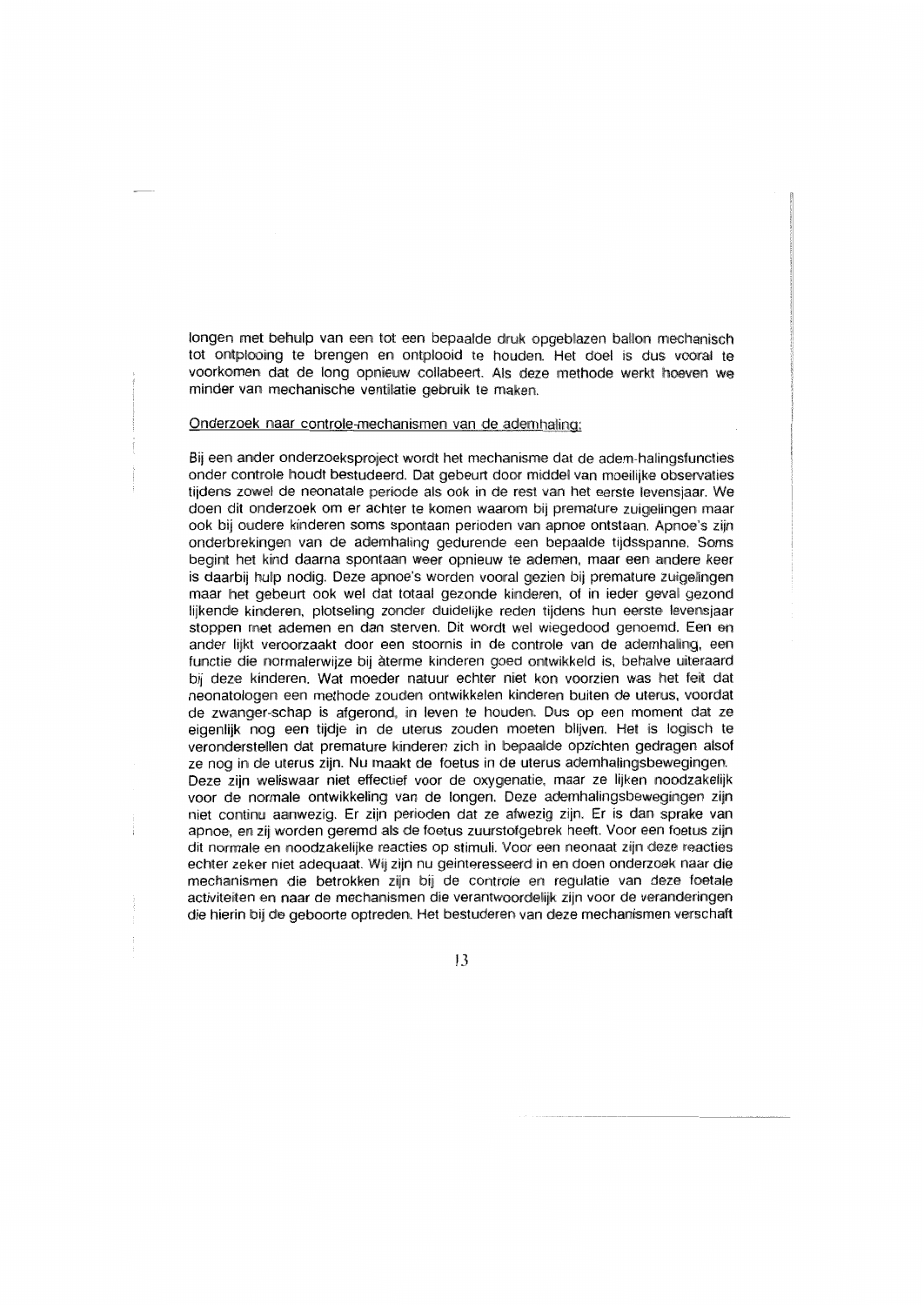ons inzicht in de ontstaanswijze van apnoe's bij prematuren en oudere kinderen hetgeen misschien weer kan leiden tot nieuwe diagnostische en therapeutsiche mogelijkheden.

### Perinatale aids:

Aids vormt een van de nieuwste aandachtsvelden van de perinatologie. Terwijl een volwassene zich actief tegen deze ziekte kan beschermen hebben zuigelingen deze keuze niet. Het aantal patiënten met aids lijkt toe te nemen, ten dele misschien ook omdat onze aandacht voor dit probleem groeit. Aids infecties bij kinderen komen meestal via de moeder tijdens zwangerschap en/of baring tot stand. Recente statistieken tonen aan dat rond 80% van de kinderen met aids een geinfecteerde moeder hadden. Vijfentwintig tot 40% van de kinderen van geinfecteerde moeders blijken eveneens geinfecteerd te zijn en zullen op hogere leeftijd aids krijgen. Dit percentage neemt zelfs nog toe tot 65%, indien al een van de kinderen van die moeder aids heeft. De associatie tussen hoge titers neutraliserende antilichamen tegen het virus en de ernst van de infectie bij volwassenen suggereert een beschermende werking van deze antilichamen. Deze neutraliserende antilichamen voorkomen de overdracht van het virus van cel naar cel en het eventuele nut van het toedienen van deze antilichamen wordt op dit moment in Engeland en in de Verenigde Staten bij volwassen Aids-lijders getest. Deze waarnemingen suggereren dat van het toedienen van neutraliserende antilichamen aan de geinfecteerde moeder tijdens de zwangerschap of aan de zuigeling vlak na de geboorte een preventieve werking voor foetus en zuigeling zou uitgaan. Het doel van deze studie is om na te gaan of en in hoeverre de infectie van foetus en pasgeborene voorkomen kan worden door neutraliserende antilichamen tijdens het eerste trimester van de zwangerschap toe te dienen aan vrouwen die met het HIV virus geinfecteerd zijn. Als het op deze manier mogelijk blijkt perinatale aids te voorkomen, wordt hopelijk het huidige - op de privacy gebaseerde - verbod om zwangeren op aids te testen als onethisch beschouwd.

## Klinische ontwikkeling

Op dit moment zijn er in Nederland 8 academische neonatale intensive care units en binnenkort ook 2 niet-academische units. Het Academisch Ziekenhuis Maastricht is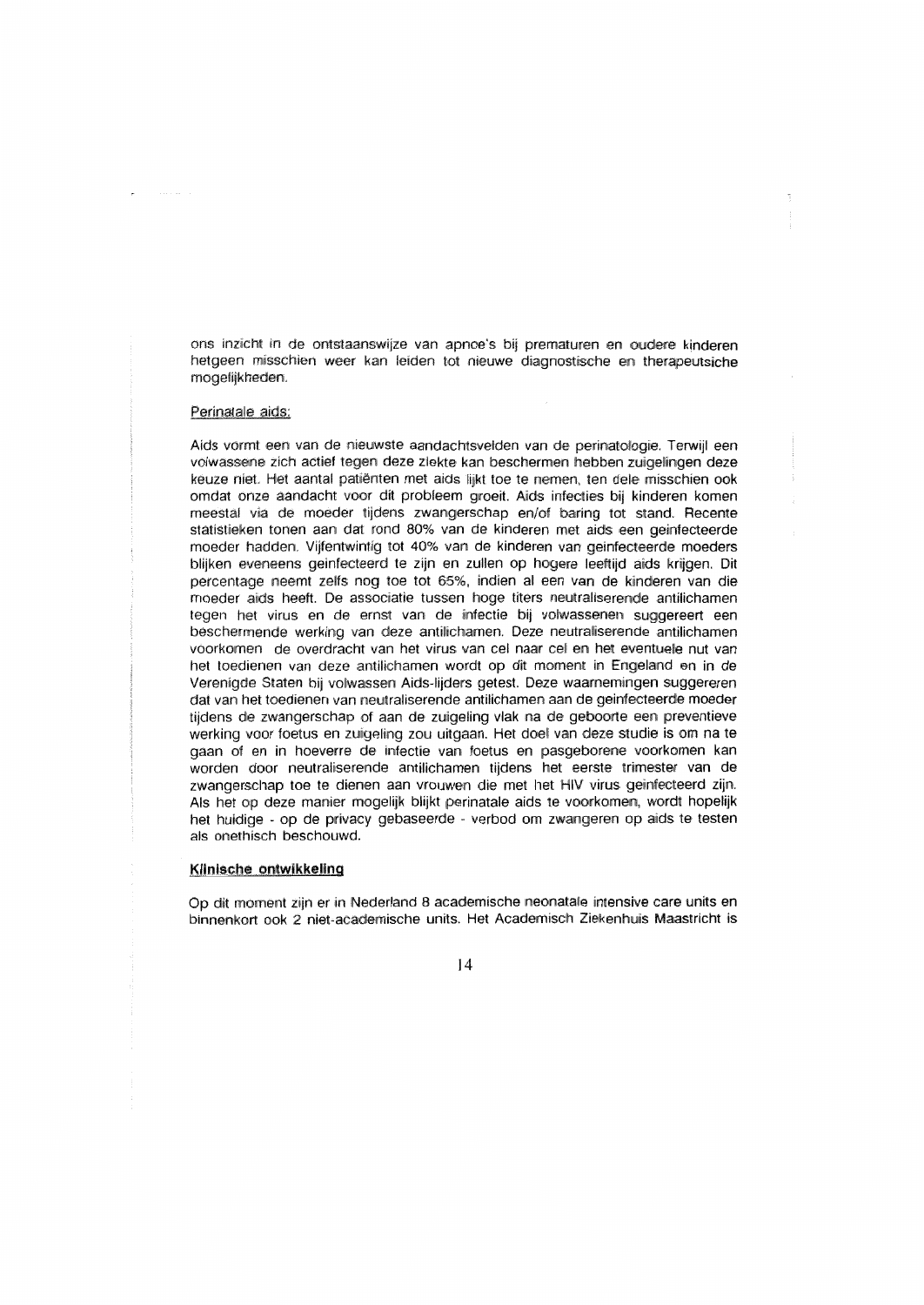één van die 8 academische centra. De afdeling heeft momenteel 7 bedden voor intensieve zorg en onlangs heeft de overheid een uitbreiding met 2 bedden toegestaan. Er zijn 6 tot 8 bedden ten behoeve van de high care en 10 medium care bedden. Het patientenaanbod van een intensive care unit verandert voordurend en vereist een flexibel en creatief beleid. Er is nu een stijgende behoefte aan behandelingsmogelijkheden voor meer complexe problematiek, waarbij vooral gedacht moet worden aan de extreem kleine prematuren, postcardiochirurgische problematiek, behandelingsmogelijkheden voor patiënties die complexe thoraxchirurgie hebben ondergaan in verband met longhypoplasie, het aspiratie syndroom of post asfyxie syndroom. Het ligt dan ook voor de hand dat wij nieuwe technieken die bewezen hebben - en ik benadruk daarbij het woord bewezen - bruikbaar te zijn bij de behandeling van deze kinderen snel willen introduceren. In de Verenigde Staten gebruikt men nu sedert 10 jaar de als ECMO bekend staande techniek. ECMO staat voor Extra Corporal Membrane Oxygenation. Het is een methode die de ademhalingsfunctie van de longen van het kind tijdelijk kan overnemen. Het bloed wordt door een apparaat geleid dat in staat is zuurstof in het bloed te doen opnemen en CO<sub>2</sub> te verwijderen. Deze ontwikkeling is een stap vooruit, hoewel hij alleen nog maar kan worden toegepast bij kinderen met een lichaamsgewicht van meer dan 2 kg. Echter, het merendeel der kinderen in een neonatale intensive care unit heeft een lager geboortegewicht. Bovendien kunnen momenteel nog maar weinig centra in Europa deze ECMO techniek toepassen of hebben er ervaring in. Er moet nog veel onderzoek gedaan worden naar alle mogelijkheden van deze techniek waarbij met name gedacht kan worden aan toepassingen voor kleinere kinderen. Mogelijk stelt ECMO ons in de toekomst in staat kinderen langdurig te behandelen zonder kunstmatige ventilatie en is het zo mogelijk ernstige longbeschadiging te voorkomen. Deze hoop is nu misschien nog een wensdroom maar wel een concreet doel. Al die technologie heeft als risico dat de ouder-kind relatie verstoord wordt en we trachten die relatie dan ook tijdens de gehele behandeling actief te beschermen. Als we ons niet continu bewust zijn van het belang van deze relatie, kan het kind wel eens gemakkelijk achter al onze technologie verborgen raken en onbereikbaar worden voor zijn ouders. Wij stellen daarom onze unit geheel open voor de ouders en de broertjes en zusjes hoewel er uiteraard beperkingen blijven en wij ook niet de gehele familie kunnen ontvangen. Wij stimuleren vroege ouder-kind contacten en proberen de ouders bij de verzorging van hun kind te betrekken. Onlangs hebben we videofaciliteiten voor de ouders geintroduceerd. Ze worden daardoor in staat gesteld hun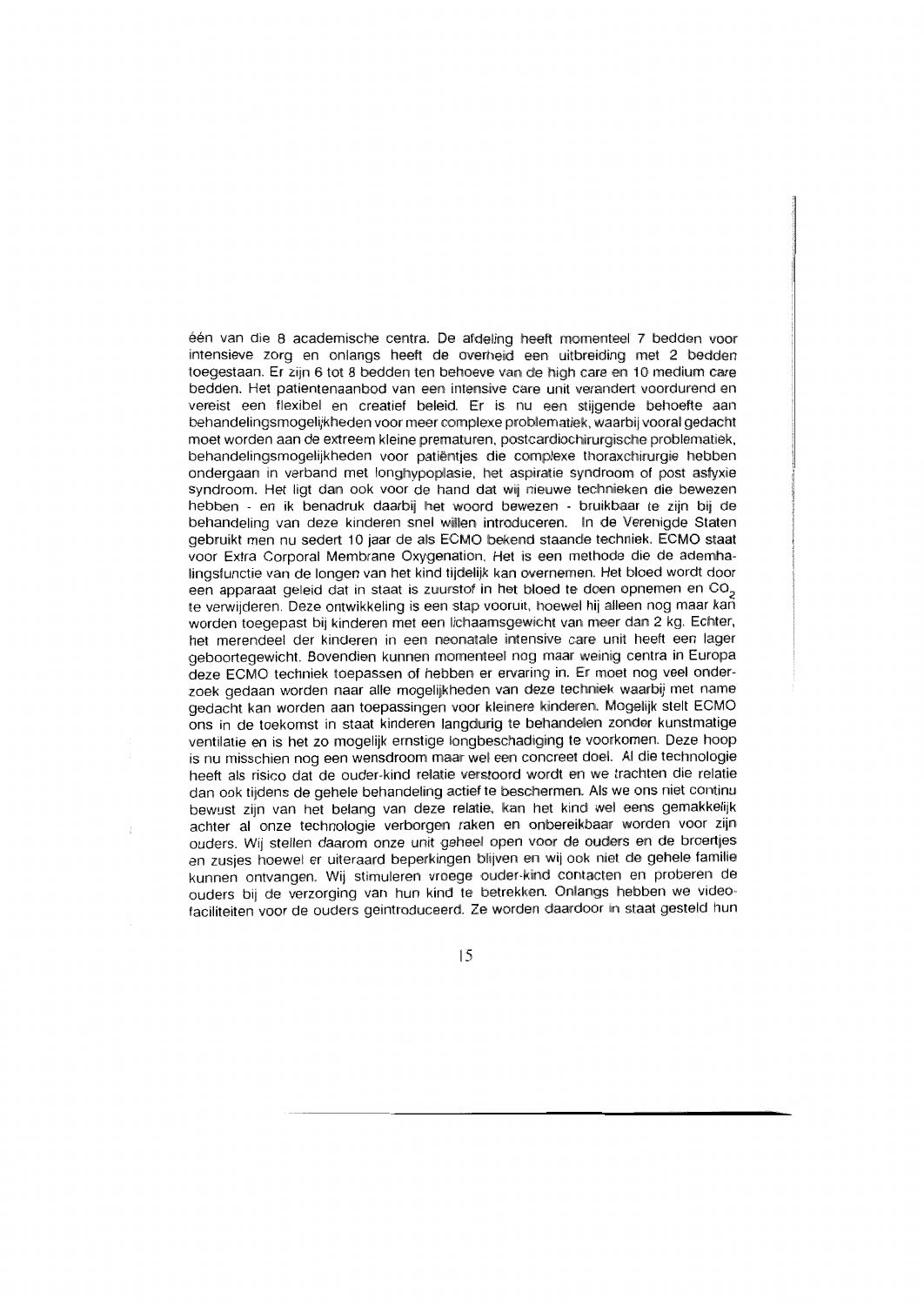baby te filmen zolang als ze dat, tijdens de opnameperiode, wensen. Dit biedt de ouders die hun kind bij ons moesten achterlaten de mogelijkheid in ieder geval een paar beelden van hun kind mee naar huis te nemen en hun kind te laten zien aan familie, vrienden en buren.

Dames en heren studenten.

In uw toekomstige praktijk zult u ongetwijfeld vaak te maken krijgen met zwangerschap, bevallingen en jonge zuigelingen. Ik hoop dat ik u met deze oratie overtuigd heb van de bijzondere aspecten van de perinatale levensfase, van het belang het juiste tijdstip voor de geboorte te kiezen en van onze verplichting foetus en jonge zuigeling optimaal te begeleiden. Een en ander mede om toekomstige invaliditeit te voorkomen

Aan het einde van mijn rede gekomen, zij het mij vergund gebruik te maken van de goede gewoonte enkele dankwoorden uit te spreken. Ik wil iedereen en alle instellingen die bij mijn ontwikkeling en carrière een belangrijke rol hebben gespeeld van harte danken.

Speciaal denk ik daarbij aan mijn land Argentinië dat veel in mij geinvesteerd heeft. Daar volgde ik de medische opleiding en werd ik kinderarts, daar leerde ik hoe ik de meest ontwikkelde medische apparatuur, mijn zintuigen en mijn handen, het best kon gebruiken. Daar leerde ik te observeren en daar kwam ik tot creativiteit. Met andere woorden, ik leerde in Argentinië de essentie van de geneeskunde, te weten het basale klinisch onderzoek.

Mijn dank gaat bovendien uit naar het Los Angeles County Hospital, waar ik opgeleid werd tot neonatoloog en waar ik werd ingewijd in de geheimen van de research en naar Professor G.S. Dawes van het Nuffield Institute voor Medical Research, die mij verder onderwees in de onderzoeksmethodologie.

Mijn dank gaat ook uit naar Nederland dat mij gastvrijheid verleent en in staat stelt alles wat ik geleerd heb verder te ontwikkelen en in de praktijk te brengen.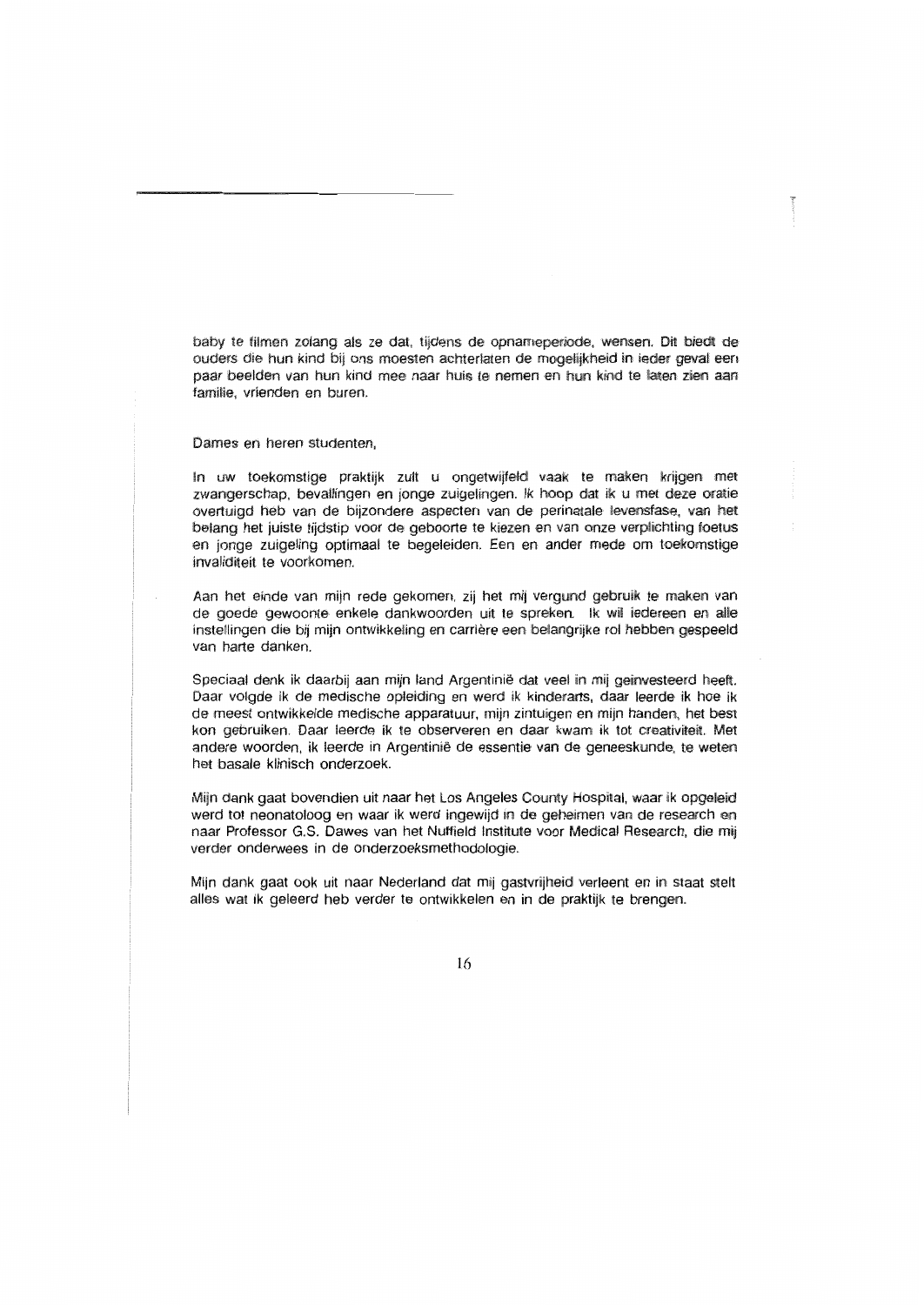Mijn dank gaat uit naar het College van Bestuur dat mij benoemde tot hoogleraar in de Kindergeneeskunde, met als speciaal aandachtsveld de neonatologie en mij daarmee in staat heeft gesteld mijn carrière in Maastricht voort te zetten.

Hooggeleerde Ramaekers, beste Pam. Het volledige vertrouwen dat jij in mij had, heb ik biizonder gewaardeerd en ik heb altijd met veel plezier in ie afdeling gewerkt. Het spijt me dat je bij deze oratie niet meer aanwezig kunt zijn.

Zeergeleerde Maertzdorf, beste Wiel. Ik herinner me de eerste tijd in Maastricht nog bijzonder goed. Het was 1980 en er was op dat moment al een unit voor neonaten. Jij hebt de basis gelegd voor deze huidige afdeling neonatologie, die zonder jou waarschijnlijk niet zou hebben bestaan. Ik waardeer de manier waarop je me in Maastricht ontvangen hebt bijzonder, evenals je vriendschap en bereidheid tot samenwerking. Het belang van het kind in het algemeen en de neonatologie in het biizonder staat bii iou altiid voorop.

Beste collegae van de afdeling neonatologie. In die twee jaar dat we samenwerken is er tussen ons een relatie ontstaan van respect, vertrouwen en gezamenlijke interesse in het opzetten en uitbouwen van een efficiënte, goedlopende afdeling neonatologie. Ik dank julije hiervoor hartelijk.

Beste verpleegkundigen van de afdeling neonatologie. Uw werk is van het allergrootste belang voor het succes van onze afdeling. Uw verantwoordelijkheidsgevoel, de continuïteit van de zorg die u verleent, uw toewiiding en uw professionalisme is een garantie voor de toekomst van onze patiëntjes.